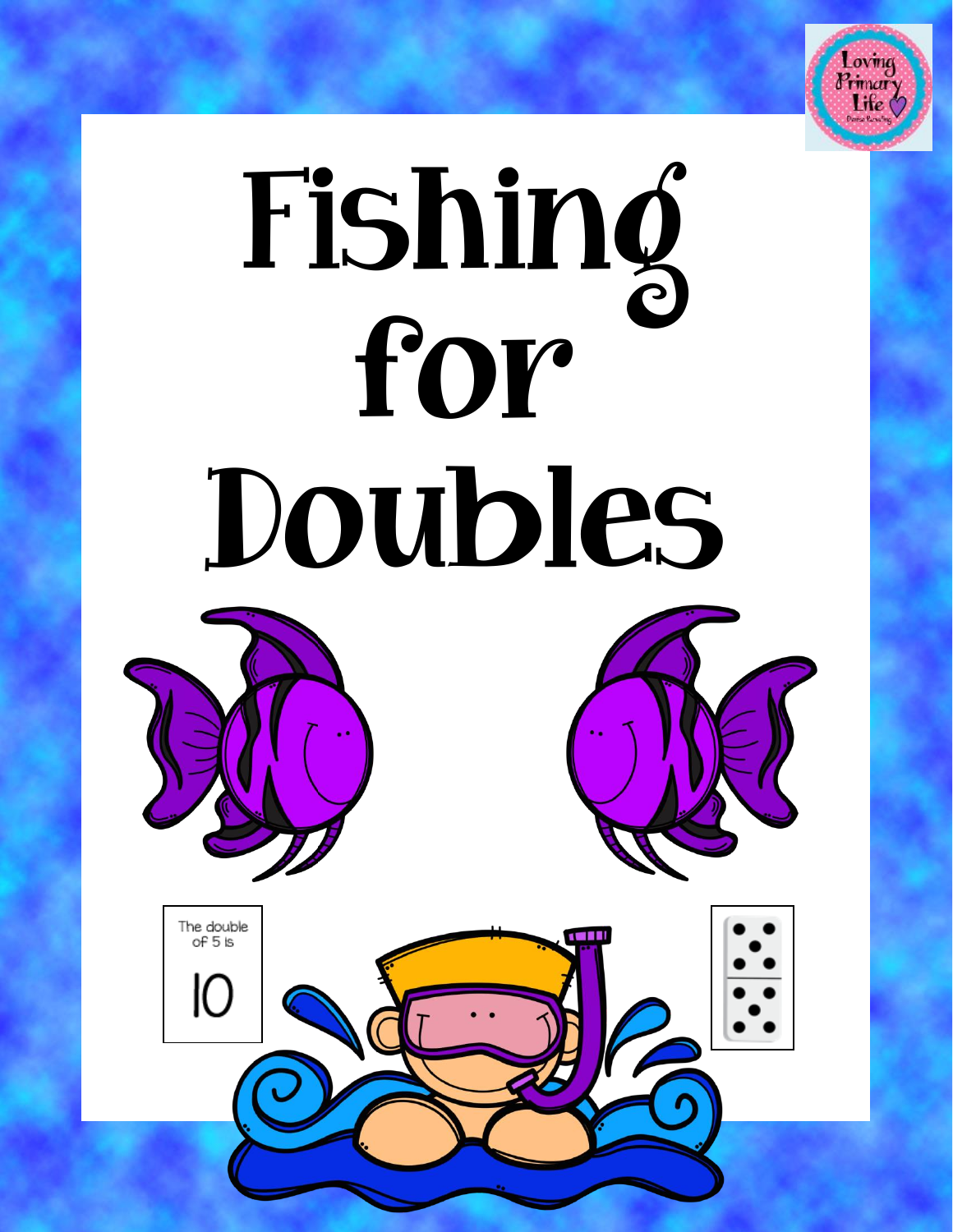# Fishing for Doubles

#### Materials:

- Numeral and domino cards
- Math Talk Cards

#### Directions:

- 1) Shuffle the domino and numeral cards together and place them face down on one pile.
- 2) Each student takes 5 cards from the top of the deck and holds them in his or her hand.
- 3) Partners take turns asking the questions on the Math Talk cards to help them make matches. (ex. If player 1 holds the domino card with two pairs of 7 dots, he might ask, "Do you have the number 14?" If player 2 has the requested matching numeral card, she must hand it over to the player who requested it.)
- 4) If the player gets a match, he/she says, "The double of \_\_\_ is \_\_\_." Or "\_\_\_ plus \_\_\_ equals \_\_\_.")
- 5) If player 2 doesn't have the matching dot card, she says, "Go fish!" and player 1 takes a card from the deck.
- 6) Play continues until one player is no longer holding any cards. The player with the most matches wins.

### Variations:.

- Make cards for near doubles facts
- Make paired cards for number facts the students are having difficulty with.

.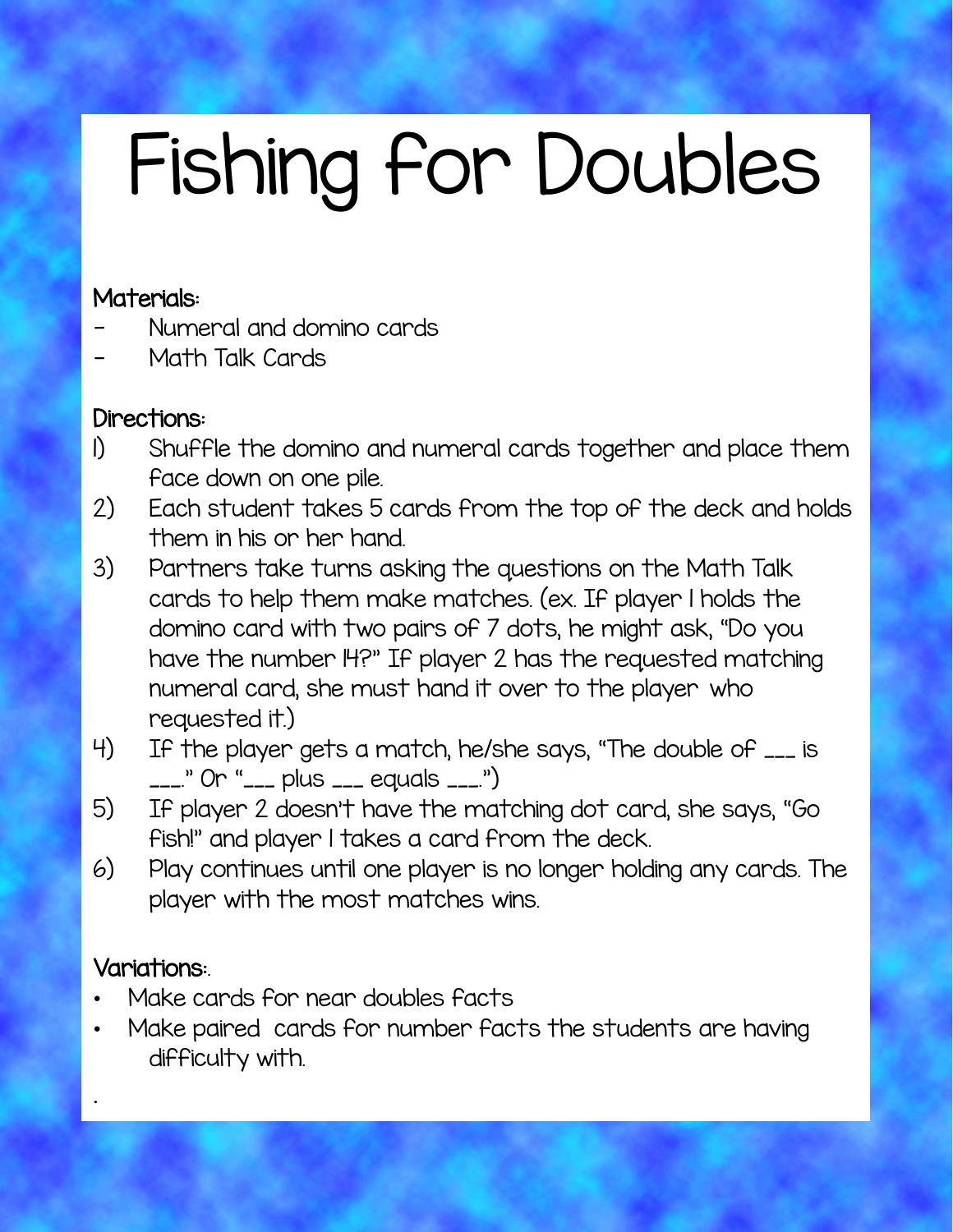|                       | $\overline{\phantom{a}}$ | The double<br>$of$ $\overline{\phantom{a}}$ is | The double<br>of 2 is                  |
|-----------------------|--------------------------|------------------------------------------------|----------------------------------------|
| The double<br>of 3 is | The double<br>of 4 is    | The double<br>of 5 is<br>$\overline{O}$        | The double<br>of 6 is<br>$\mathcal{D}$ |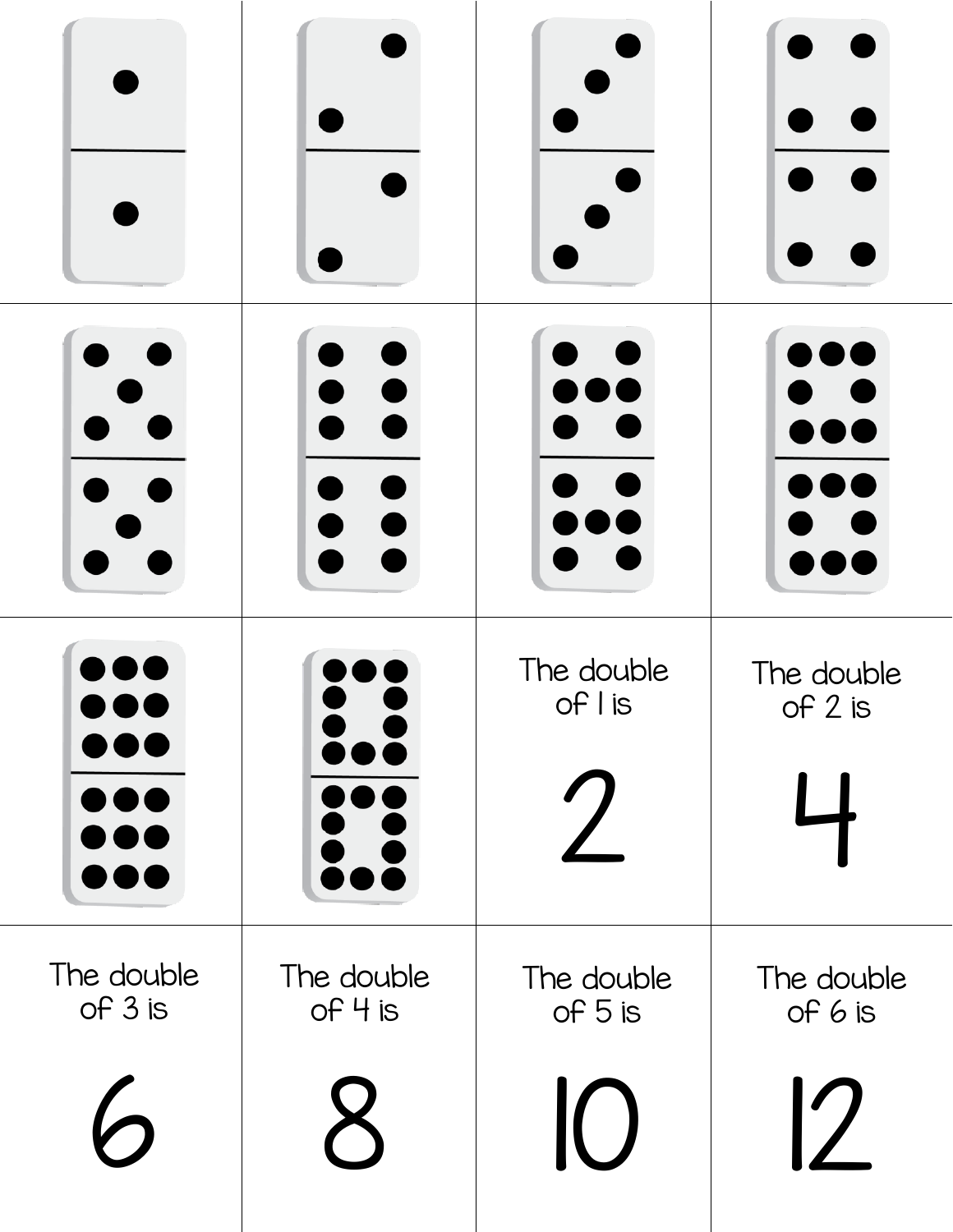| The double<br>of 7 is | The double<br>of 8 is   | The double<br>of 9 is | The double<br>of IO is       |
|-----------------------|-------------------------|-----------------------|------------------------------|
| 14                    | 16                      | 18                    | 20                           |
| 000<br>80             | The double<br>of I I is |                       | The double<br>of 12 is<br>24 |
|                       |                         |                       |                              |
|                       |                         |                       |                              |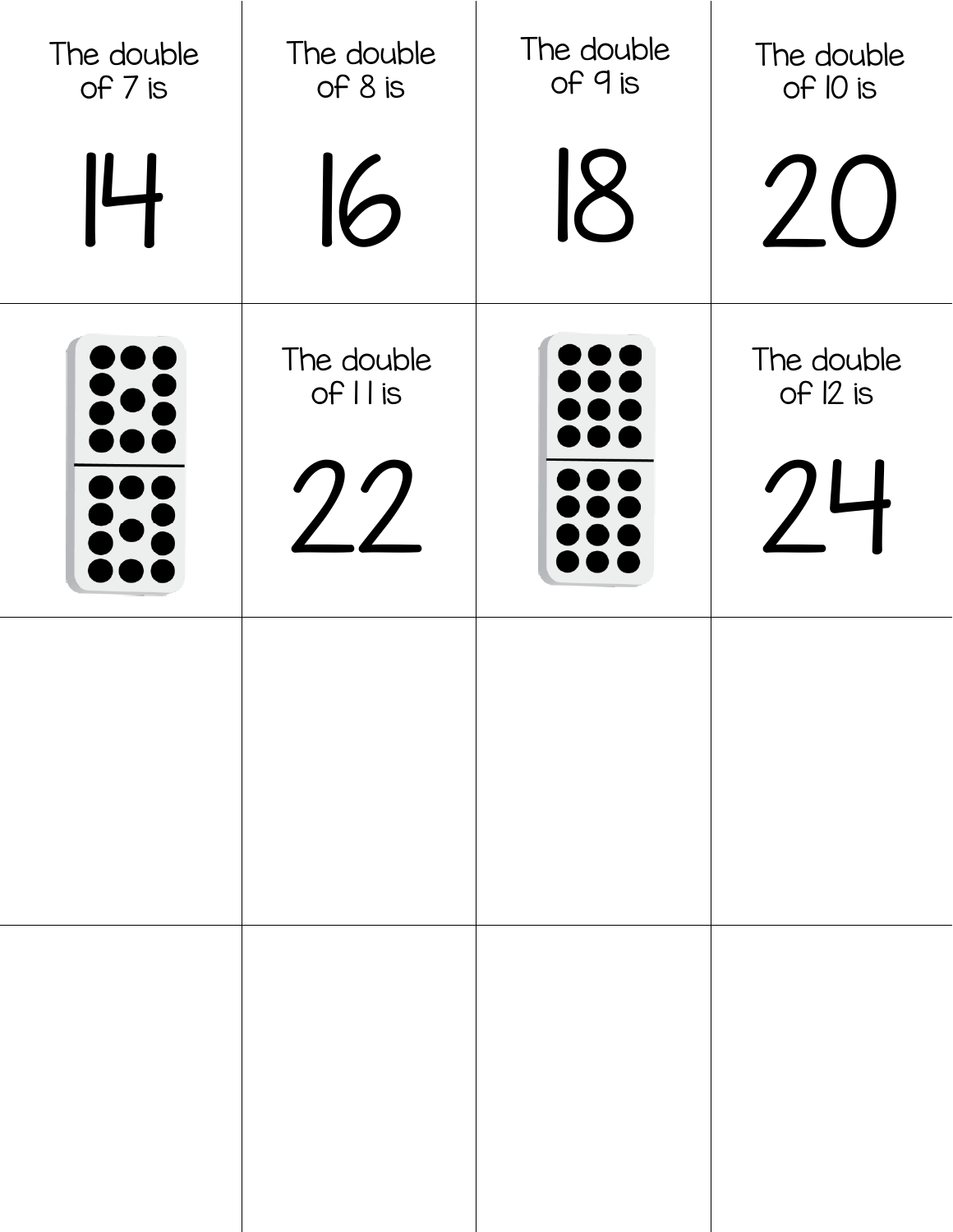